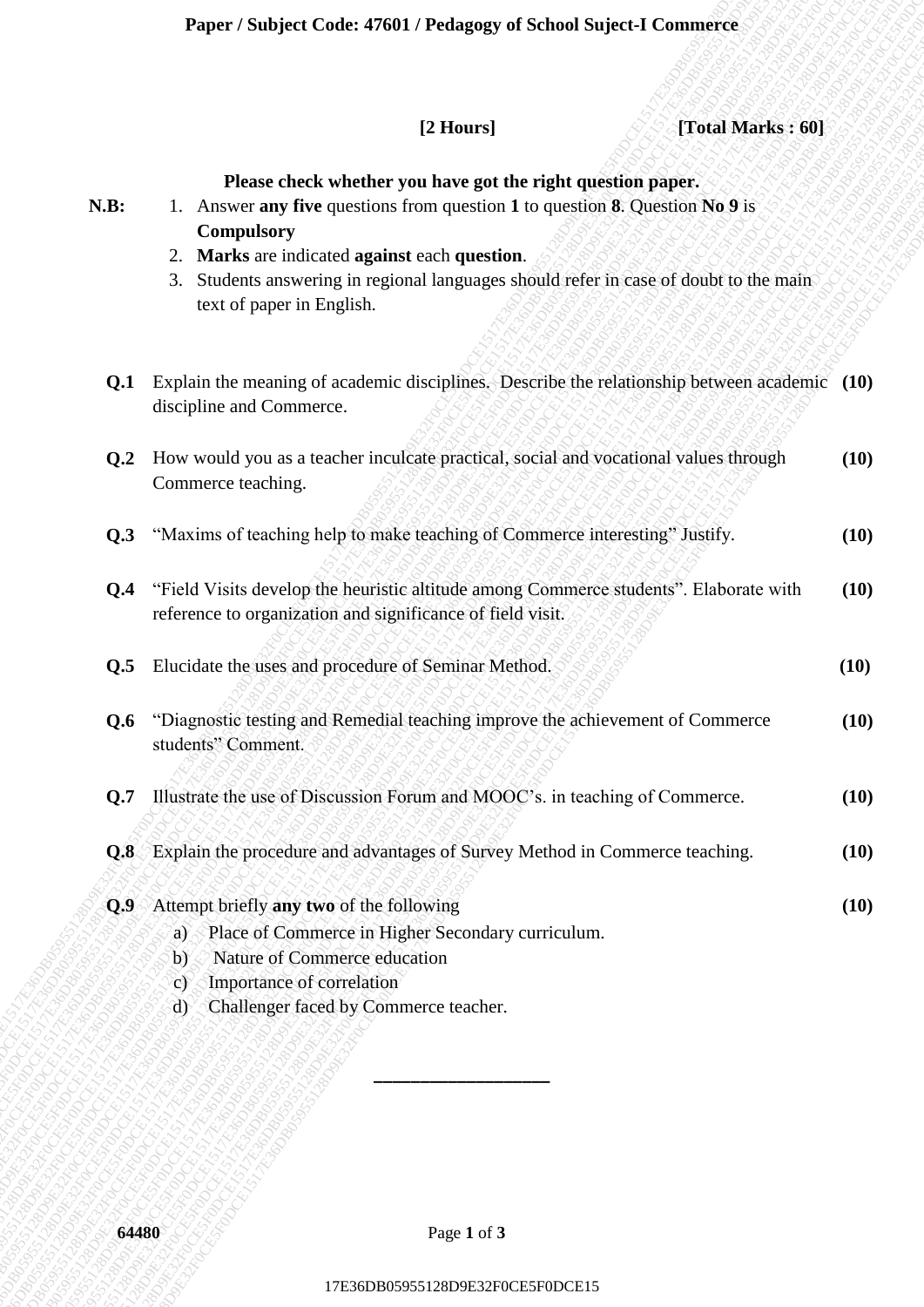## (मराठी भाषांतर)

| (२ तास)<br>(एकूण गुणः ६०)                                                                                                                                                                                                      |                      |
|--------------------------------------------------------------------------------------------------------------------------------------------------------------------------------------------------------------------------------|----------------------|
| १.   शैक्षणिक विद्याशाखाचे अर्थ स्पष्ट करा. शैक्षणिक विद्याशाखा आणि वाणिज्य यांच्यातील संबंधाचे वर्णन (१०)<br>करा.                                                                                                             |                      |
| २.  एक शिक्षक म्हणून आपण वाणिज्य शिक्षणात व्यावहारिक, सामाजिक आणि व्यवसायिक मूल्यांना कसे<br>संचरित करणार.                                                                                                                     | $\langle 30 \rangle$ |
| ३. ''शिक्षण सूत्र वाणिज्य शिक्षणाला रूचिपूर्ण बनविते.'' समर्थन करा.                                                                                                                                                            | (30)                 |
| ४. ''वाणिज्य भेटींमध्ये वाणिज्य विद्यार्थ्यांमधील स्वःशोधन दृष्टीकोन विकसित होतो.'' वाणिज्य भेटीचे<br>संघटन आणि महत्व यांचे संदर्भात सविस्तर लिहा.                                                                             | (30)                 |
| ५. परिसंवाद पद्धतीचे उपयोग आणि प्रक्रिया विशद करा.                                                                                                                                                                             | (30)                 |
| ६. निदान चाचणी आणि उपचारात्मक अध्यापन वाणिज्य विद्यार्थ्यांच्या उपलब्धतेत सुधारणा करतात.<br>टिप्पणी करा.                                                                                                                       | (30)                 |
| ७. वाणिज्यशास्त्राच्या अध्यापनात चर्चा मंच आणि मुक्स (MOOC's) चे उपयोग सोदाहरण लिहा.                                                                                                                                           | (30)                 |
| ८. वाणिज्य अध्यापनाचा सर्वेक्षण पद्धतीची प्रक्रिया आणि त्याचे फायदे स्पष्ट करा.                                                                                                                                                | (30)                 |
| ९. खालीलपैकी कोणत्याही <b>दोहांवर</b> थोडक्यात लिहाः<br>उच्चमाध्यमिक स्तरावर वाणिज्य शास्त्राचे स्थान,<br>अ)<br>्वाणिज्यशास्त्र शिक्षणाचा स्वरूप,<br>ब)<br>क) सहसंबंधाचे महत्व,<br>्वाणिज्य शिक्षकासमोर येणारी आव्हाने.<br>ड)े | (30)                 |
|                                                                                                                                                                                                                                |                      |